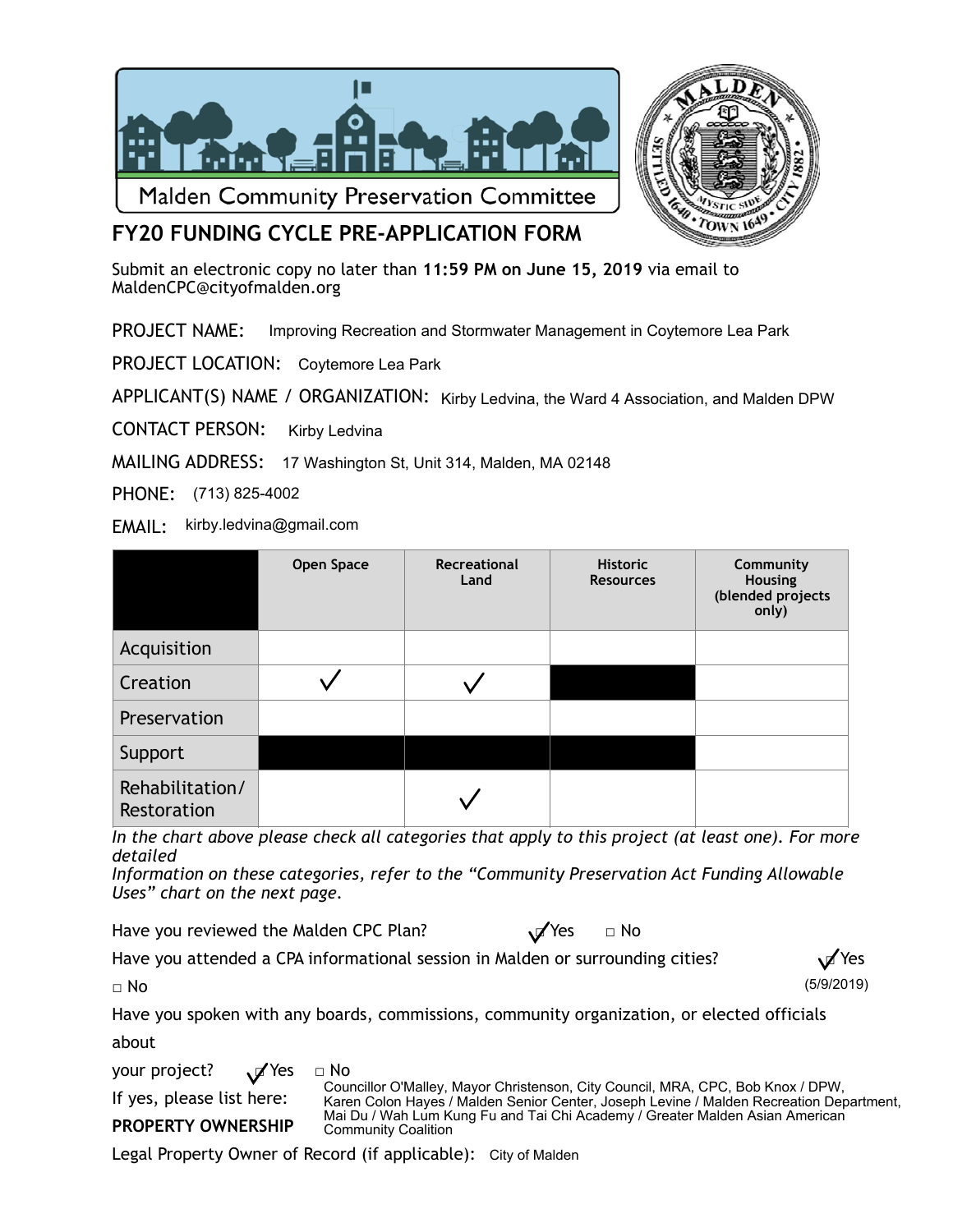Is the owner the applicant? *(City of Malden must be co-applicant on all projects on City property)*   $\sqrt{1}$  Yes  $\Box$  Note the DPW has agreed to be a co-applicant.

If the applicant is not the owner, does the applicant have site control or written consent of the property

Owner to submit an application ? *If Yes, please attach documentation.*   $\Box$  Yes  $\Box$  No N/A. The DPW has agreed to be a co-applicant.

\$174,198

*If No, project will be deemed ineligible for this applicant.* 

#### **PROJECT FUNDING Please list your funding request:**

Have you identified other potential funding sources?  $\blacksquare$  Yes  $\blacksquare$  No If yes, please list the funding sources here:

City of Malden (\$10,225)

**PROJECT DESCRIPTION:** *(Please include what community need this project is trying to address and how this project aligns with CPC goals)* 

PLEASE SEE ATTACHED PROJECT DESCRIPTION.

Our project aligns with Community Preservation Plan general priorities in these ways:

Our project aligns with Community Preservation Plan priorities within CPA focus areas in these ways:

**PROJECT STATUS:** *(Please include what level of planning has already been undertaken to inform the* 

*proposal)* 

PLEASE SEE ATTACHED PROJECT STATUS.

#### **FOR HISTORIC RESOURCES PROJECTS:**

Is the resource listed on the State Register of Historic Places?  $\Box$  Yes  $\sqrt{N}$ No *(You can check designation at mhc-macris.net)*  If no, has the Malden Historical Commission determined that the resource is significant?  $\Box$  Yes  $\sqrt{\ }$ No

**FOR CPC USE:** Date Received **Eligible** Date Reviewed \_\_\_\_\_\_\_\_\_\_\_\_\_\_\_\_\_\_\_\_ Potentially Eligible \_\_\_\_\_\_\_\_\_\_\_\_\_\_\_\_\_\_ Date Applicant Notified\_\_\_\_\_\_\_\_\_\_\_\_\_\_\_\_ Not Eligible\_\_\_\_\_\_\_\_\_\_\_\_\_\_\_\_\_\_\_\_\_\_\_\_\_\_\_\_ More information Needed **COMMENTS:**  (Need to confirm)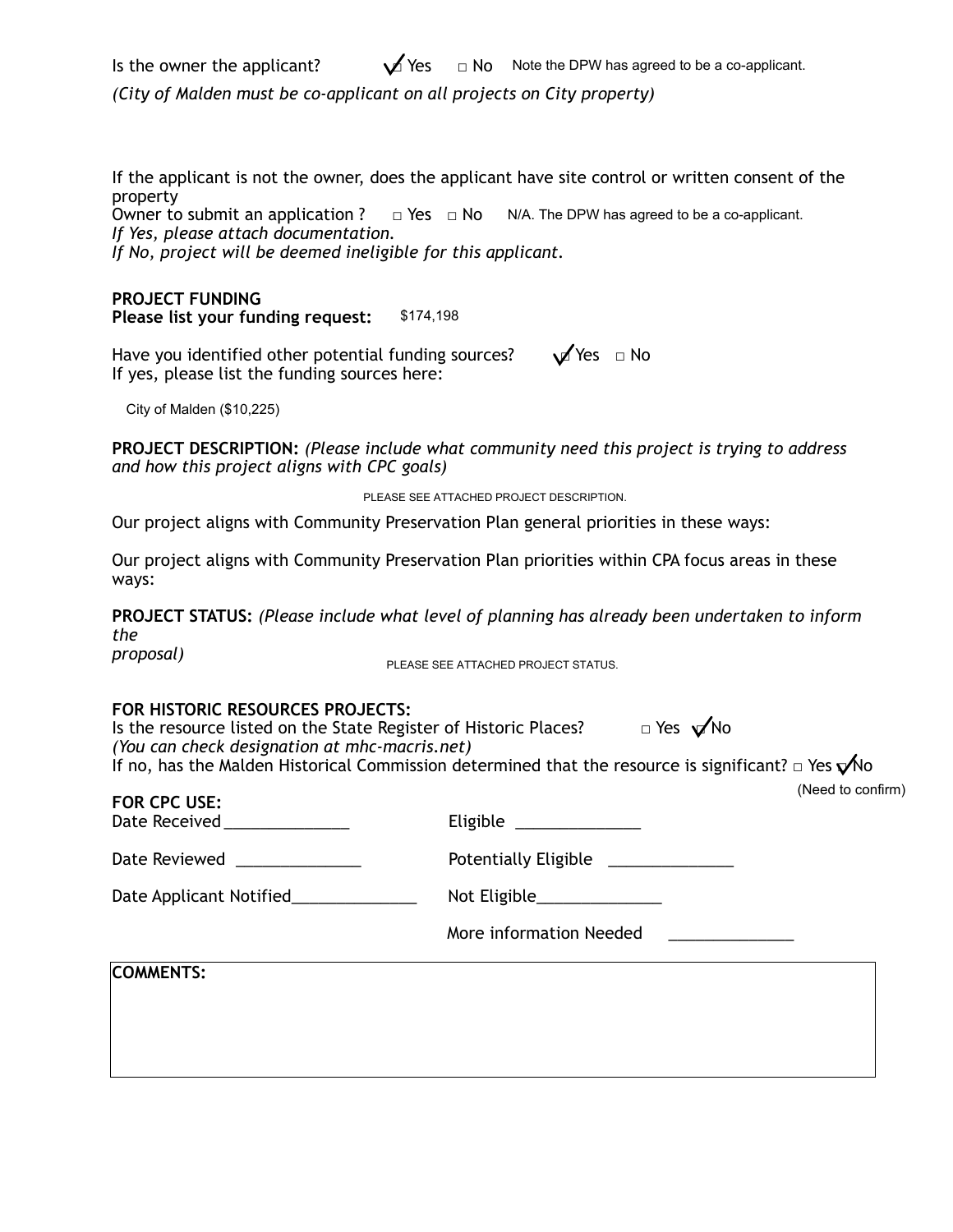## Pre-Application Supplement: *Improving Recreation and Stormwater Management in Coytemore Lea Park*

### **PROJECT DESCRIPTION:**

Previous additions to Coytemore Lea Park have included an ADA-compliant paved walkway and accessible play structure. Our proposed project expands on these park improvements by seeking to (1) install a multi-generational fitness playground and (2) create bio-swales and rain gardens in the park to enhance neighborhood stormwater management. Also under consideration for the final CPC application is the installation of a shade structure at an additional \$50K.

#### **Our project aligns with Community Preservation Plan general priorities in these ways:**

General Priority 1A - The addition of multi-generational recreational facilities will further extend the accessibility of this public space.

General Priority 1B – This project incorporates a sustainable stormwater management design by creating a natural drainage area in the park to divert untreated storm water from the culverts and ultimately the Malden River.

General Priority 1C – Multiple commissions, departments, and community groups have expressed support.

General Priority 2D – This project is the next step to transform Coytemore Lea into a sustainable and accessible public space right next to Downtown that can set the stage for future park upgrades in Malden and beyond.

## **Our project aligns with Community Preservation Plan priorities within CPA focus areas in these ways:**

Open Space/Recreational Use Priorities 2, 4, and 5 – This project creates a new recreational structure that (i) aligns with ongoing efforts to increase the accessibility of Coytemore Lea Park and (ii) compliments the recreational and fitness contributions of the YMCA, Senior Center, and DCR Pool. Additionally, the rain gardens enhance public awareness of sustainable design and water quality issues. These specific projects will call on multiple city commissions and departments to work together with a larger, cohesive vision of an accessible, educational, and sustainable recreational space at the edge of the newly revitalized Downtown.

#### **PROJECT STATUS:**

An earlier version of the project focusing on the fitness gym was presented to the public at a Ward 4 Community meeting on 4/25/2018, and multiple elected officials and community